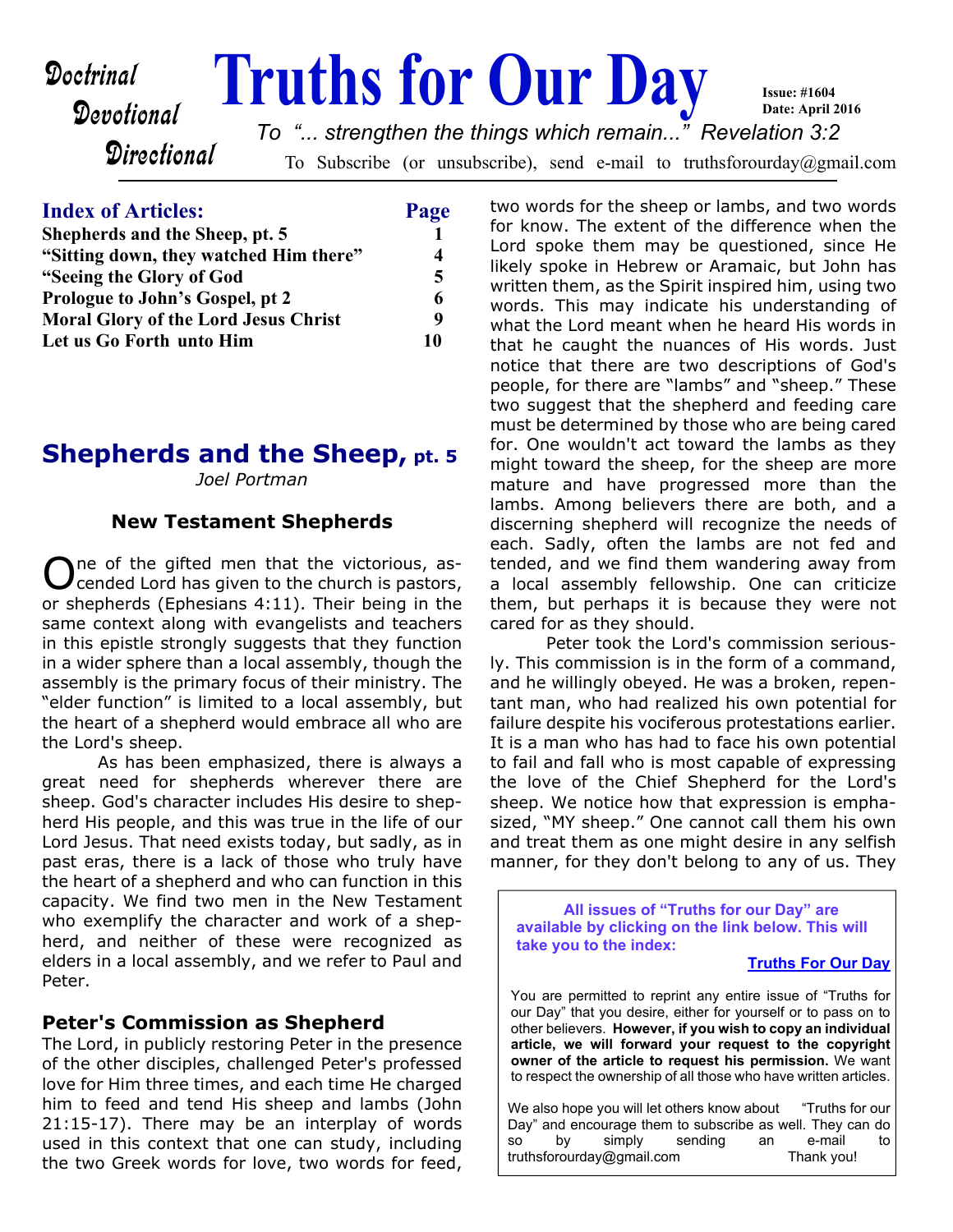are the Lord's, and how they are cared for will be assessed at the Judgment Seat of Christ (Hebrews 13:17). In Peter's epistles we find references to his own failures as well as his manifested love for the saints as he writes to encourage and strengthen them. In the last chapter, Peter turns to the elders who were among them (5:1), associates himself with them in a wider sense, and then charges them to "feed the flock of God which is among you" (5:2). The word "feed" is the same word as the Lord used in John 21, and it means the entire work of leading, governing, caring for, tending, and feeding the flock. This is a descriptive word that embraces the entire function of shepherds, and it is a work most needed.

 Peter's two epistles give us glimpses of his personal shepherding care for the saints. He writes the first epistle to encourage them in view of the degree of opposition that they were experiencing, and to do so, he always seem to introduce the example of the Lord Jesus in His suffering (1:11; 2:21-25; 3:17-18; 4:1, 12-13). Then he also reminds them of what they have been called to and what they are before God (1:3-9, 13; 2:9-10; etc). So his is an epistle of encouragement and edification, which was sorely needed among them. The theme is God's government in the lives of believers.

 The second epistle considers, rather, God's government with relation to the world and the ungodly, but there is yet the note of encouragement for the saints and his exhortation for them to continue to grow spiritually (3:18). Problems and opposition are not minimized, but every aspect of spiritual instruction is given them to strengthen them in view of the developing opposition of ungodly men to the things of God.

 Peter directs his teaching in 1 Peter to the elders in chapter 5. It is interesting that Peter says that it is the "flock of God that is among you" (1 Peter 5:2) which seems to indicate a close relationship between the shepherd and the sheep. They are not his sheep, for Peter says that it is the "flock of God", so they are to be tended with kind care and consideration of what the Lord Himself would do for them. They are to do it with a right motive that includes having a "ready mind", which Vincent says indicates "a forward spirit, denoting not mere willingness, but zeal." This would exclude a lackadaisical attitude toward this work and emphasize an earnestness to be occupied in it with great desire. This would exclude one's being occupied with personal pleasures when there is a need to care for the Lord's people,

or simple performing out of consideration for personal gain.

 They are to be "ensamples to the flock." They set the standard personally for what the saints should be and manifest the character that they are seeking to instill in believers.

 Peter's life and service to the believers can be studied to learn how he devoted his life to their care wherever he was found. But we look at the apostle Paul's example next.

#### **Paul as a Shepherd**

We usually emphasize Paul's apostolic ministry in evangelism and teaching, but when we turn to his words to the Ephesian elders in Acts 20, we find a description of his activities among them that indicate a shepherd's care. We can note 12 descriptive phrases that he uses when he speaks to them of his faithful ministry among them. We will briefly mention them for our consideration.

 1. He said **"I have been with you"** (v. 18). This suggests his personal presence, he was one of them "at all seasons". How he was able to accomplish this is uncertain, but it surely emphasizes that a true shepherd of God's flock is one who is from them and with them in his work. We never read of Paul going away on a vacation to the beach or to some amusement center, nor of being separated from them for lengthy periods of time. It would seem that if a man cannot be with the assembly, but must spend months away for various reasons, perhaps he should allow another to fulfill that responsibility.

 2. He had been **"serving the Lord"** (v. 19). He was responsible to the Lord for their care and felt that burden in his soul. Service to the saints is service to the Lord, and if that is not being carried out with one's eye on doing what is pleasing to Him, then all is in vain and will not meet His approval now or in the day of reckoning.

 3. He had done so with **"all humility of mind"** (v. 19) which would be in line with Peter's instruction in 1 Peter 5:3, "neither as being lords over God's heritage." This was his attitude toward himself. He was a servant, taking a lowly place among them, seeking their welfare in all things, and devoting his time and efforts to that ministry to strengthen and build them up.

 4. He had **"many tears"** (v. 19) in that service. He had a deep exercise of soul for the welfare of the believers individually and for the assembly. Their condition weighed heavily on his mind and he felt a continual "care for the churches" (2 Corinthians 11:28). How many brethren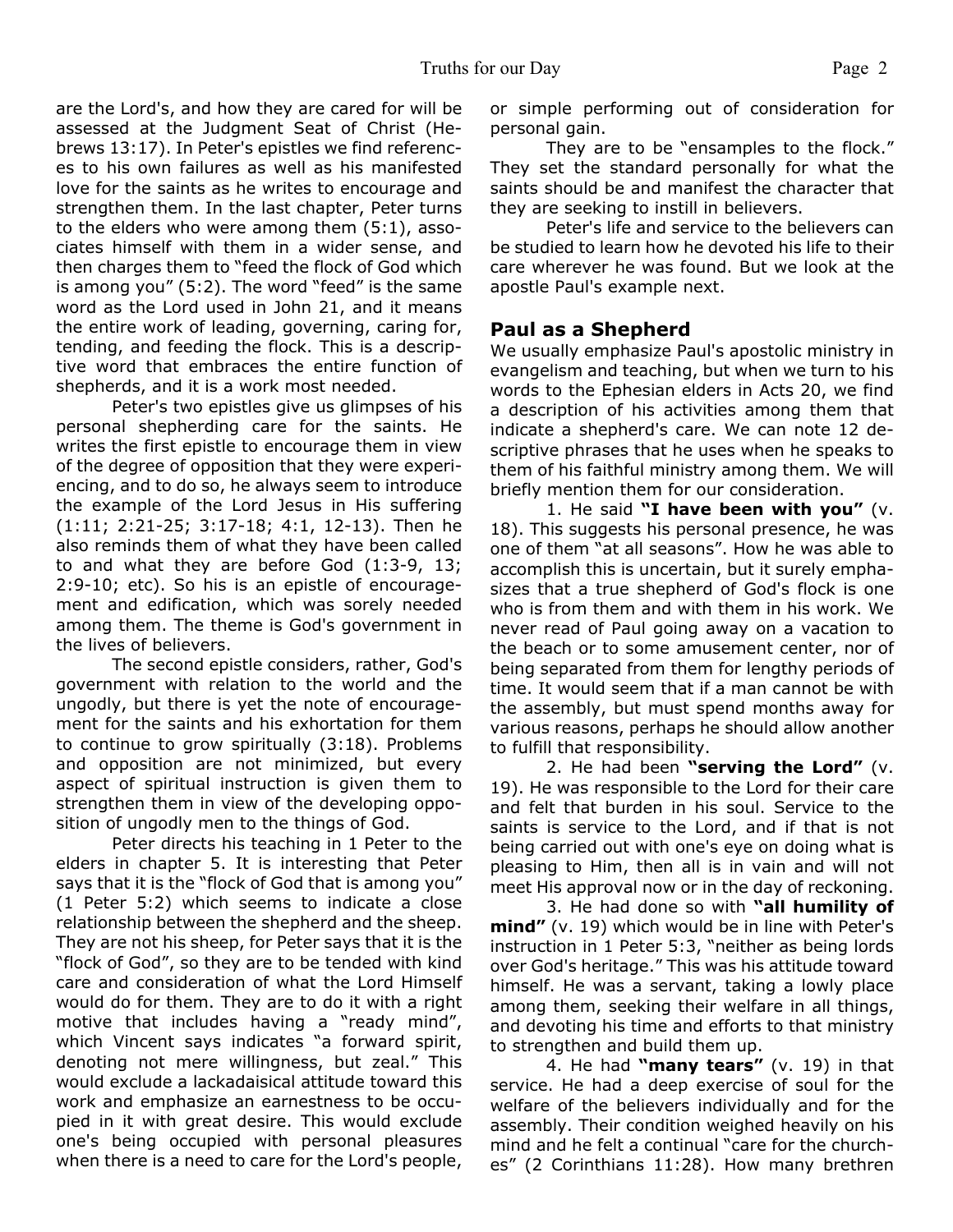weep tears over those who are wayward, those failing to grow and progress, or for those who are sick and suffering. Likely more than we realize, and we are thankful for them.

 5. He had known many **"temptations"**, or trials (v. 19) in this service. We would understand this as the trials that he had experienced, including the attacks of Satan and the afflictions from Jewish opposition that he had received in that service, even, sadly, from those in some assemblies, such as in Corinth. If they were under attack by spiritual foes, he had known the same and could fully sympathize with them in their trials and difficulties.

 6. He had **"kept back nothing"** (v. 20) that was profitable for them. His ministry had been complete, without holding back from teaching truths more difficult, and perhaps unacceptable, to them. The teaching function of a shepherd, whether in public or in private, must include his handling of truths that are needed in every case, to guard from error and departure, to strengthen the weak and to encourage the depressed, to instruct the sheep in every truth from God's Word. This is essential, and it sometimes involves speaking about those things that the sheep may not want to hear. He was faithful in every aspect of his ministry toward them.

 7. His teaching and care had been **"publicly and from house to house"** (v .20), so that in every aspect of his work, public or private, he had faithfully warned them and encouraged them. Often the work of a shepherd is not from the platform in public, but it is in the homes of the saints, or in his own home, where personal needs can be addressed and particular problems dealt with. It is in such venues that the believers recognize the personal care and interest of a shepherd in their welfare and will also respond more openly to correction.

 8. He had testified **"repentance toward God and faith in our Lord Jesus Christ"**. The need for repentance and faith would remind us that there is a needed evangelical work that one must engage in, but these two terms also include the need that believers have. There is a constant need for repentance on our part. This isn't an act or attitude that ceased with salvation, but is a necessary part of recognizing our sins and returning to God in faith. So that Paul's ministry exemplifies the need for men such as he to continue this work in our day as well.

 9. He could say, with regard to the opposition and anticipated suffering, that **"none of** **these things move me"** (v. 24). What a pattern for us in our faithfulness to our Lord, for him to be able to say that the prophesied sufferings would never deter him from faithful obedience to the Lord and his continued service to the saints. It can be possible to let circumstances, opposition, lack of appreciation, failure to receive recognition for service, or other hindrances to prevent us from continuing in our service to the Lord and His people, but they should never hinder our faithfulness to the purpose of God and the pathway of service that He has determined. Paul had been told at the beginning, when converted, that he would suffer many things for the Lord's sake (Acts 9:16), so this prophetic utterance was no surprise to him, and he was prepared to suffer for Christ and His people.

 10. He had been faithful to exhort them (**"feed the church of God"** (always local assembly) (v. 28) and to warn them (**"take heed therefore unto yourselves and to all the flock over which the Holy Ghost hath made you overseers"**). He knew that there were and always would be enemies that would attack from without (**"grievous wolves"**) (v. 29) and from within (**"of your own selves shall men arise speaking perverse things"**) (v. 30). His spiritual foresight has been verified many times in church history, and often the most damage has taken place as a result of those from within who would arise to seek followers of their particular teaching or example. Shepherds of the Middle East always had to be on guard, watching the condition of the flock lest those who were more aggressive would seek to dominate the weaker ones and then group separations could occur. But they had to be alert for the grievous wolves, the lion and the bear, such as David encountered (1 Samuel 17:34-35) in his shepherding of his father's flock. The need for alert awareness of dangers has never minimized and will continue until the end of this age.

 11. Paul could honestly look them in the eye and say that he had **"coveted no man's silver, or gold, or apparel"** (v. 33) so that his service clearly didn't stem from avarice or desire for material gain (1 Peter 5:2). He said to the Corinthian believers in 1 Corinthians 4:8-13 that they were full, reigning as kings, rich, honored and strong in contrast to his condition as he labored in the gospel, being poor, considered a fool, weak, despised, enduring hunger, thirst, etc. He had left a family connection that was undoubtedly well to do and honored, counting it all as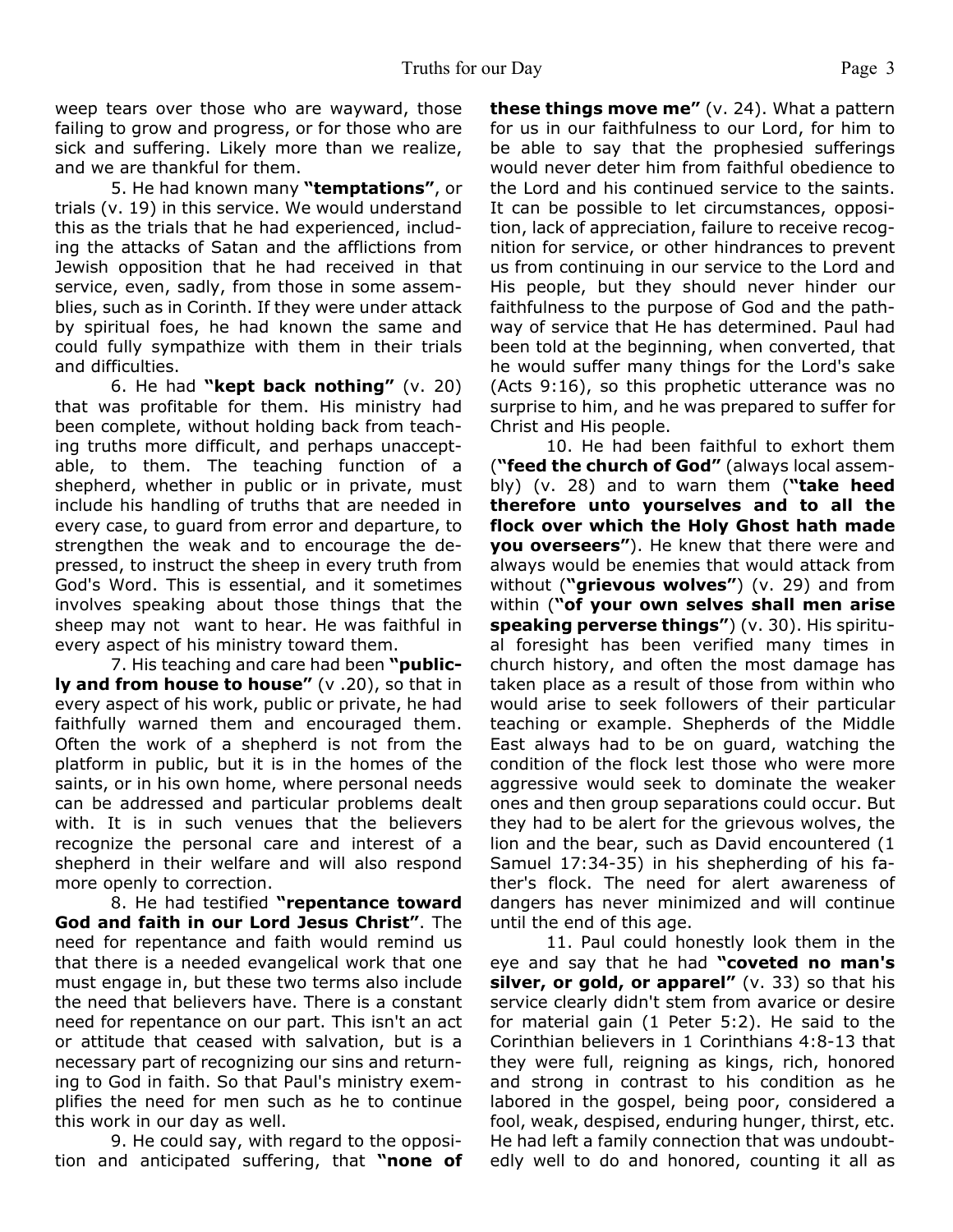refuse (Philippians 3:7) for the sake of Christ. He willingly gave rather than receiving (v. 35), and for their sakes, he had given all that he had, as Christ had done for him. No, Paul wasn't a shepherd who was a hireling as in John 10:13, but a true servant of Christ who was willing to endure all things for their sake without considering any gain for himself. What a pattern of a true shepherd of the sheep of God's pasture!

 12. Finally, Paul was, to the end, concerned to establish the believers in God Himself and in His Word, saying, **"I commend you to God and to the Word of His grace, which is able to build you up, and to give you an inheritance among all them which are sanctified"** (v. 32). What more could he do? He had said that he was sure that he would never see them again, so that his final expressed words (apart from what he wrote to them through the first epistle to Timothy), expressed his certainty that even after he had been taken from them, what they needed as well as we was the confidence in God and His unfailing word.

 His last words to the elders contained four essential elements that are necessary for the safety of believers. He said **Watch** continually, **Remember** what has been taught, **Depend on God** in all things, and **Obey His Word**. Our times are different and elements of our world have changed, but the need of the saints is the same. We would do well to take heed to Peter's and Paul's examples and continue this work that is still needed among God's people today.

**There can be no headway in holiness until there is first the absolute renunciation of every known sin. W. Lincoln**

# **"Sitting down they watched Him there"** Matt.27:36 *Larry Steers*

 $\bigvee$ e use a common expression often in every day conversation e.g. "they say ". "They" seem to be an expert in many areas of life but are rarely identified. One often desires to ask "Who are they"?

 "They" appears sixteen times in ten verses in Matt. 27:27 to 36. Verse 27 clearly identifies "they" as the soldiers of the governor. In the same verse the Lord was delivered to the whole band of soldiers. If that band was at full compliment there would have been two hundred men. These soldiers were not gentlemen but were rough, calloused, unfeeling individuals.

 They stripped the Lord Jesus of His outer garments and adorned Him with a with a scarlet robe of mockery (v.27). What is unfolding is a mock coronation of the beloved Son of God.

 A king must have a crown. One of these men platted a crown of thorns and no doubt laughingly and forcefully place it upon the Saviour's head (v.29). A king must have subjects so they bowed the knee before Him and mocked Him saying with ridicule, "hail, King of the Jews" (v. 29) and for a sceptre they place "a reed in His right hand".

 Kings must be anointed. Samuel anointed Saul with a vial of oil (1Sam.10:10), and later he anointed David with a horn of oil (1Sam.16:13). These cruel men anointed our Lord with their spit (v.30) without the slightest comprehension that in so doing the Old Testament scriptures were being fulfilled (Isa.50:6) "I hid not my face from shame and spitting". In wondrous humiliation He gave His face to them. Our Lord never attempted to protect His face with His hand nor did He move His face He stood silently and allowed the men of the Roman band to spit in His face. One can hardly grasp that lovely face with the foul spit of men running down it. This still is the lowest mark of disdain that one man can inflict upon another.

 "Wondrous thy humiliation to accomplish our salvation"

 They further mocked Him (v.31), and removed the robe from Him and compelled Simon to carry His cross.

 Arriving at Golgotha, the place of execution, they, the soldiers, offered Him vinegar to drink. This was not an act of compassion by the women of Jerusalem.

But "they", the Roman soldiers, never offered this drink to dull the pain of crucifixion. The whole purpose for which this manner of execution was conceived was to inflict as much pain and suffering as could be inflicted upon the victim. Most likely the drug in the sour wine was intended momentarily to make it easier to crucify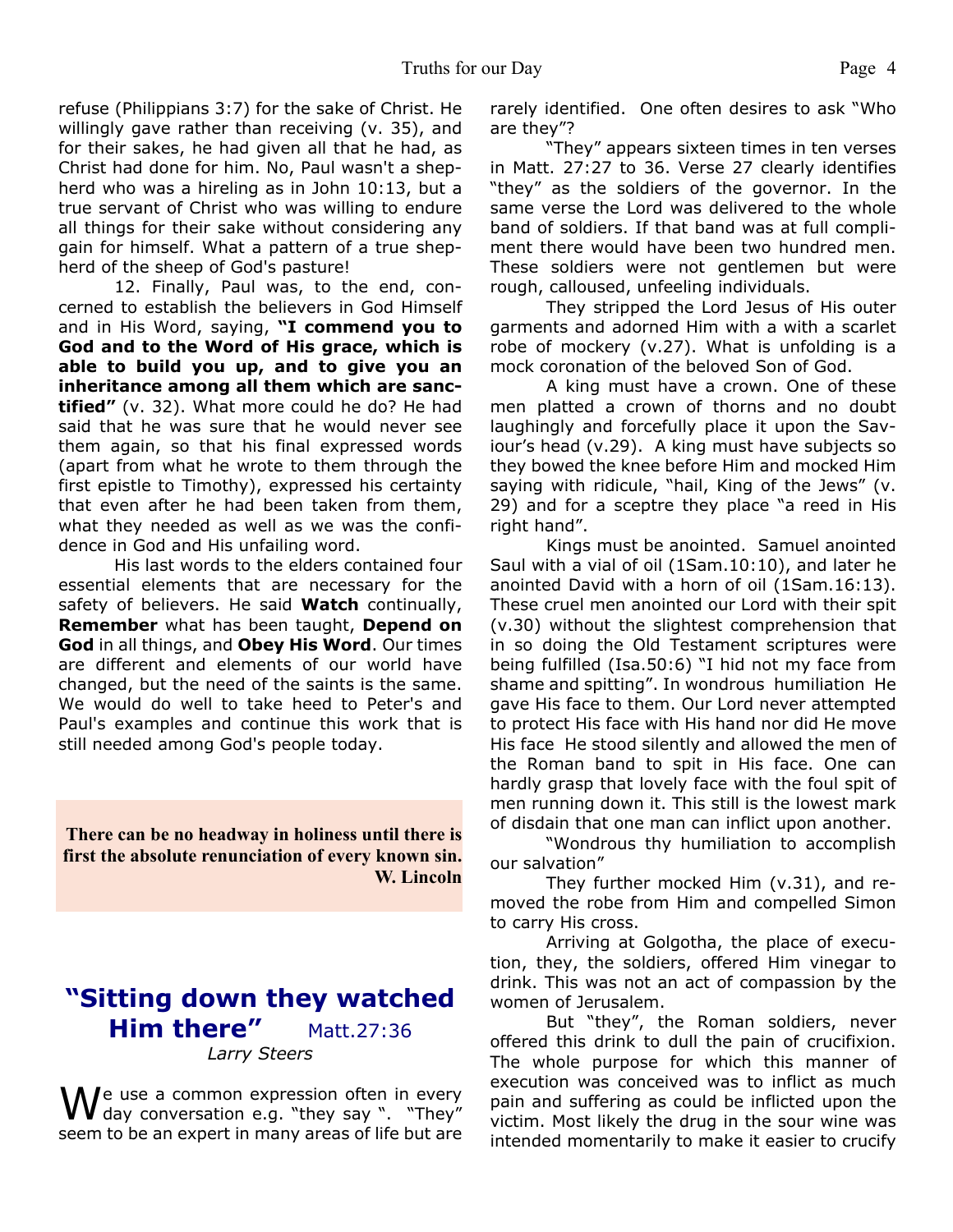struggling men, "But when He had tasted thereof He would not drink" (v.34).

 "They crucified Him" (v.35). Two struggling thieves with their oaths and curses were crucified. But as the Lord from heaven was placed on the cross there was no struggle. He willingly laid His hands upon the cross. No mortal man took His life. He declared, "I have power to lay it down" (John 10:18). Even the Roman soldiers had seen nothing like this before. They must have marvelled as they drove the nails through the hands and feet of a man who came to die.

 As a further mark of degradation and dishonour at the foot of the cross they parted His garments and gambled for them. (v.35).

 Their work was finished. "Sitting down they watched Him there". As their reward wine was provided. David prophetically writes, "I was the song of the drunkard" (Psa.69:12). They made up their little song no doubt laughing and as they sang as they gambled for His garments. Others reviled Him (v.39). In an undignified manner a man at the foot of the cross with the priestly garments, Israel's High Priest, had no encouraging words for a dying man. The High Priest mocked" (v.41).

 Let me remind the reader of a touching scene in the Old Testament. Jacob was convinced that Joseph was dead. The brothers who had sold Joseph have discovered that he is the governor of the land of Egypt. Joseph has provided his brothers with the good things of Egypt to take to his father with the instructions, "Tell my father of all my glory" (Gen.45:13).

 Seeing the good things of Egypt and hearing of Joseph's glories Jacob responds, "It is enough"(Gen.45:28). God has seen all that wicked men have done to the Son of His love. The song of the drunkard, the ridicule, the mockery, were all heard and seen by God. Could I suggest that it is as if God said "It is enough". He will now close the mouths of men and still their tongue and song. An awful silence will settle upon the scene.

 What we would refer to as a natural phenomenon puts fear into the hearts of the bravest of men now, and even more so in this period of time. They looked up and saw the sun growing darker and darker. This was no eclipse. The sun was responding to its crucified creator (v.45).

 The earth began to quake (v.50). The rocks beneath their feet rent (v.50). Graves were open (v.52).

 Listen to and meditate upon the prayer of the Lord as He looked down upon men from the cross. "Father forgive them for they know not what they do" (Luke 23:34). He was not praying for the High Priest nor was he praying for the Jews. They should have known. Remember the words of the Lord to Nicodemus "Art thou a master of Israel, and knowest not these things?" (John 3:10). He was praying for the soldiers who drove the nails through His hands and feet. They thought they were crucifying a common criminal. To these men the Lord was a common sentenced by a Roman judge justly to die. They did not know who He really was. "They know not what they do:

 The Lord prayed for these men. One must believe that the Lord always prayed perfectly in the mind of God. One must also be convinced that His prayers were answered.

 Let me quote all of verse 54. "Now when the centurion, and they that were with Him, watching Jesus, saw the earthquake, and those things that were done, they feared greatly saying, Truly this was the Son of God." Note both the centurion and "they" , the soldiers, feared greatly. Roman gods and idols evaporated from their thinking. The solemn reality of what they had done settled upon their hearts. The man the had so callously crucified had was revealed to them. They had crucified the Son of God.

We have crucified the Son of God. What marvellous grace was displayed at the cross. Surely the prayer of the Lord was answered. The eyes of the centurion and they that were with him were opened to see the Son of God on the cross. The writer is convinced we will see these men in heaven.

## **The Bible doesn't need defenders; it needs Practitioners.**

## **Seeing the Glory of God** *Edwin Adams*

The Christian's highest privilege is to know the<br>Lord. Regeneration means a revelation from he Christian's highest privilege is to know the the Divine Spirit to the human spirit, which is awakened out of its sleep of death and endowed with a new power of perception. "I beseech Thee, show me Thy glory," was the intense longing of Moses. And our Lord's desire, as expressed in His High Priestly prayer, was that those who belonged to Him should see His glory. The glory of God is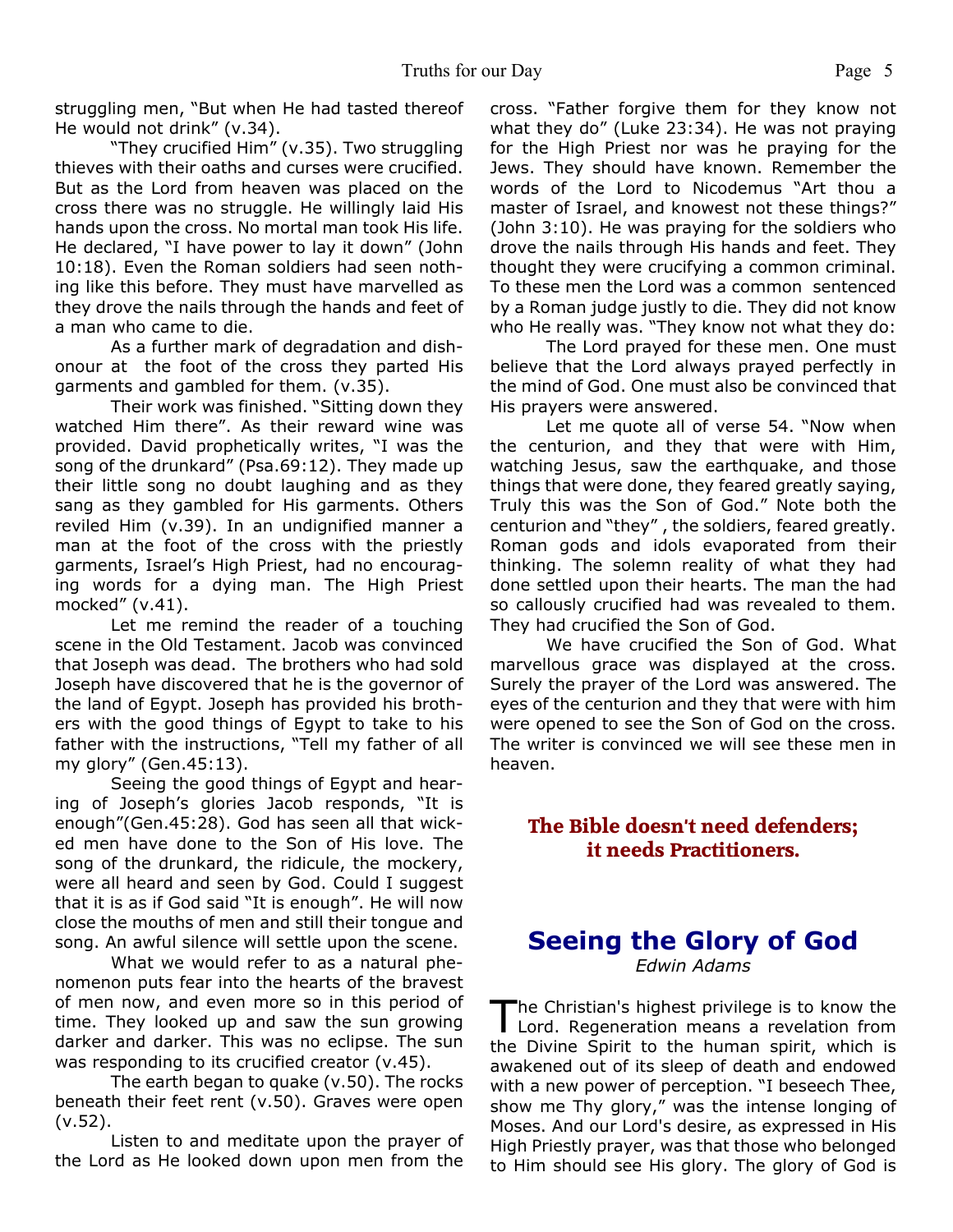in His character, His Word, His works; it is His "self-expression." We discern God's power and intelligence in nature: "The heavens declare the glory of God." It is well to cultivate openness of soul towards God's great picture-book of nature; the things that are seen are representations of the things not seen, as our Lord constantly pointed out. But the Word of God satisfies as the works of God never can do, for in the Word we have the inspired record of what God told men about Himself. "A glory gilds the sacred page," the glory of the self-revelation of its Author. Every regenerate person sees the glory of God in the Bible because he knows its Author. It is chiefly in Christ, the living Word, that we see the glory of God. Through Him we know God as Father, and of Him John wrote, "We beheld His glory . . . full of grace and truth." To the believer the name of Jesus is a song in one word, a strain of heavenly music.

 Consider His moral glories as revealed in the Gospels. In Him truth is mellowed by grace, and grace is strengthened by truth. In Him we see a perfect blending of majesty and meekness, dignity and humility, holiness and compassion, righteousness and love. "O the love of Christ," said one, "we cannot understand it now, but what a beautiful study it will be for eternity!" In the ages to come we shall enjoy the boundless wealth of the lovingkindness of God in Christ. And here and now, as we grow in grace, we are learning more and more of its everlasting strength.

 The Cross is the supreme achievement of the Captain of our salvation. The Cross tells us how much God cares for righteousness, and what He thinks of sin; and the Cross is the supreme act of God's self-giving love; it tells how much He loves His world, and how much He suffers for it. The Cross solves the stupendous problem, "How can a just God forgive sins?" Let us make the Cross central in our thinking; it is the foundation of all our hopes. We see the glory of God in our own redemption. When Barnabas saw "the grace of God" in the disciples at Antioch, he rejoiced.

 The Church is God's supreme achievement, His masterpiece. And each individual Christian is a fresh thought from God to the Church, and a living illustration of His power and love. And all progress and victory in the Christian life exhibits the glory of God; it is the result of the impact of the grace of God upon human personalities. It is a great joy to see God at work in the life. When Israel was being

pursued by Pharaoh, and when destruction seemed inevitable, God through Moses commanded His people to "stand still, and see the salvation of the Lord."

 And we today behold His glory as He changes the things that oppose, and works deliverance for those who trust and obey. According to John 11:40 it is those who believe that see the glory of God. For faith is "the evidence of things not seen." And the Lord reveals Himself especially to the obedient. Faith is a condition of His working in and through us. God is active where faith is. May it be our ambition to grow continually in the knowledge of God and of His will, and to see His glory, with ever increasing perception.

John answered . . . one mightier than I cometh. (Luke 3:16). Some thought that John was "the Christ"and were ready to crown Him king! But in beautiful selfreununciation, John brushes it aside as if to say, "The honor is not mine. Place it on the One coming after me!" We can be willing to accept honors for ourselves in doing the service of God today. We like to receive human praise! May we say with God's servant, John, "He must increase, but I must decrease." (John 3:30).

> Oh, to be but emptier, lowlier, Mean, unnoticed and unknown; And to God a vessel holier, Filled with Christ, and Christ alone. Frances Bevan

## **Prologue to John's Gospel** *Joel Portman*

 $M$ e have looked at vs. 1-2 of this remarkable portion of Scripture, but there is more that follows as John builds upon the wonderful truths that he has already expressed about the "Word". We saw that he emphatically emphasizes the eternal character of the Word, the essential Deity of the Word, and the Word's personality as an individual. Now we look at v. 3 and learn other truths that are intended to further enlighten us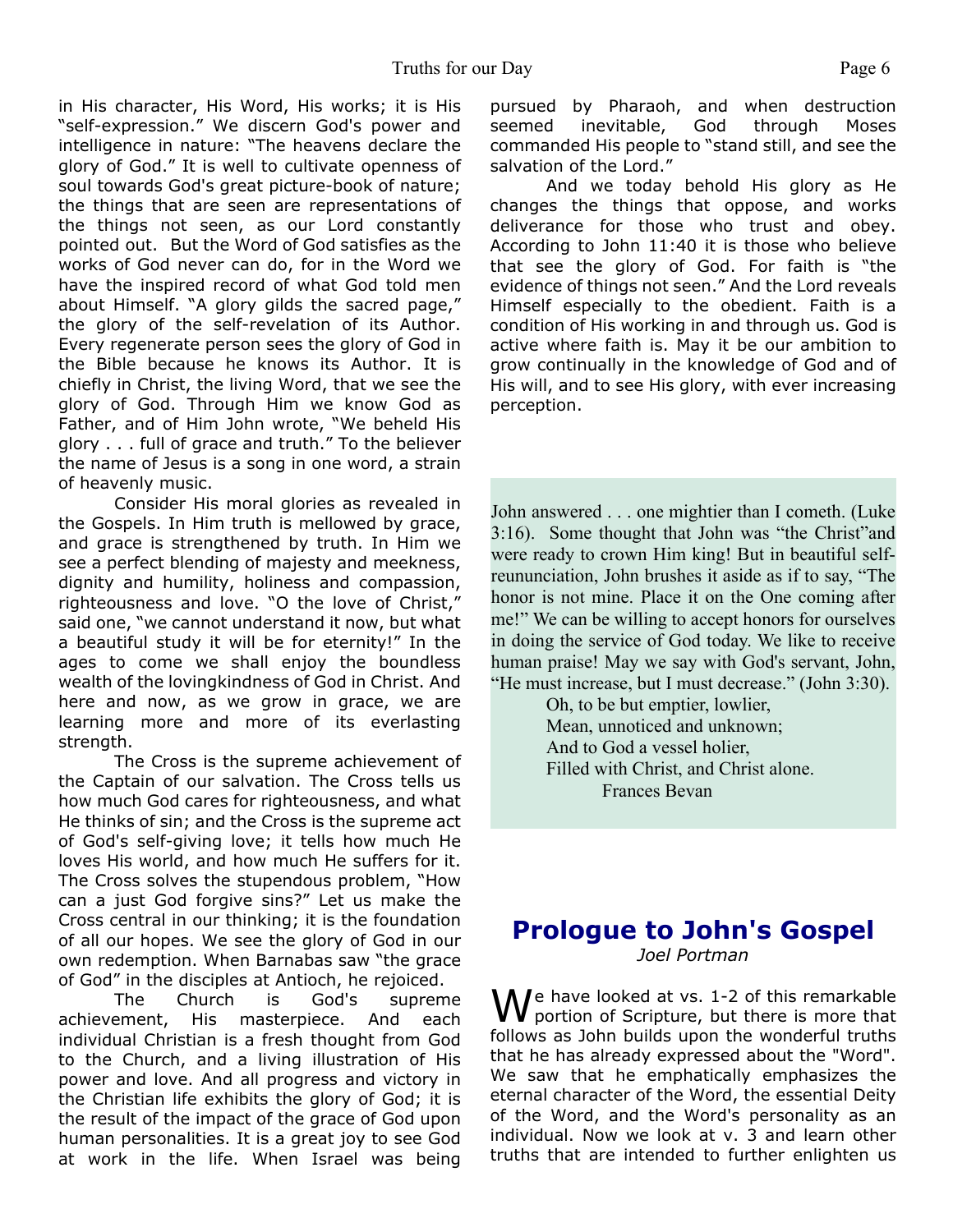regarding Him, who is the complete expression to men of all that God is.

#### **The Creatorial Power of the Word, v. 3**

 V. 3 declares that all that exists came into being (egeneto) at a particular point of time as one great event, and that nothing exists that did not come into being through Him. The tense of these verbs is especially intended to emphasize this truth, and that nothing that exists came into reality by a gradual process such as is taught in our world and popularly supported by unbelieving men. A literal rendering of the verse, as F. F. Bruce has given it, reads, "All things came into being through Him, and apart from Him not even one thing has come into being that came into being." The verse expresses the same truth in both parts, first positively and then negatively.

 If He is the creator of all things, then He is greater than all that He has made. Two heresies are countered in this verse: One is that matter is eternal, nothing has always existed, but there was a definite point in time when they came to be. Even evolutionary scientists realize that matter cannot be eternal (though there are some who tend to think so because of the insoluble problems of evolution). The other heresy that John refutes is that angels or any other being had a share in creation. He, and He alone, made all things with no assistance from any other being. There were those, such as the Manichees, who taught that the material world was formed by an evil spirit, and others among the Platonic school believed that some part of creation was made by angels and demons. This verse overthrows such heretical notions by declaring that all things that exist came into being through Him, and nothing is excluded.

 Such profound truth is further emphasized in Colossians 1:15-18. He is the firstborn of all creation, not the first one born, but the One who has preeminence over all things that have formed a part of creation. These things that exist were actually created "in Him" (A.V. " through Him"), and this emphasizes that He is the sphere in which these things were made, and v. 17 shows that all things "in Him" (A.V. "by Him) consist. He is also the Creator all them all (v. 16), emphasizing that He is the instrument who effected the material aspects of this universe. Paul goes on to say that they were created for a purpose, since they were created "for Him" so that all elements of creation are intended by God for His glory and to fulfill His great purposes. He is the goal of all creation and it is for this object that they were made. This great truth, if understood by men, would enhance their appreciation for the created universe and cause them to seek to know Him, who is the entire reason why all things exist.

 We naturally tend to see and think of things from man's viewpoint, and can lapse into the tendency that pervades humanity, to think that man is the center of creation and he has a right to use it as he pleases. Rather one should see it as an expression of what is to be for His glory and the honor of His person. All created elements came forth from His hand in perfection, man included, but sin marred them and brought them to ruin. However, that creation still retains a great expression of its original glory, and it will one day be brought back, along with mankind, to the condition that God intended it to be.

#### **The "Vitality" of the Word, v. 4**

The word used in this verse is "zoe" in place of "bios" so that John is saying that life in its truest sense resides in Him. Vincent's Word Studies explains that "zoe means existence as contrasted with death, and bios, the period, means, or manner of existence". All life that we observe in creation, including our own life, is derived from another source, but life eternally resides in the Word. It is the life of God manifested in all that He has made, for He not only made it but also sustains it. In Genesis 2:7, we read that God breathed into man the breath of life (plural in the original). So that life in all forms is derived from God's creative power and purpose, and the use of the plural seems to indicate that His work with regard to man was distinct, with man receiving a kind of life that makes him responsible to God personally. "This is what Paul means by the perfect passive verb "ektista" (stands created) in Colossians 1:16. This is also the claim of Jesus to Martha (John 11:25). This is the idea in Hebrews 1:3, "bearing (upholding) all things by the word of His power." (Robertson's Word Studies). "Usually in John, "zoe" means spiritual life, but here the term is unlimited and includes all life, only it is not "bios" (manner of life), but the very principle or essence of life." (ibid).

 It was and is that life that is the light of men at all times. John uses "light" to express that which is true and pure, the expression of what and who God is. It is in contrast, in this context, to the darkness of evil, lies, deception and wrong that exists in the world (v. 5). There is a sense in which all that man knows of good or evil is from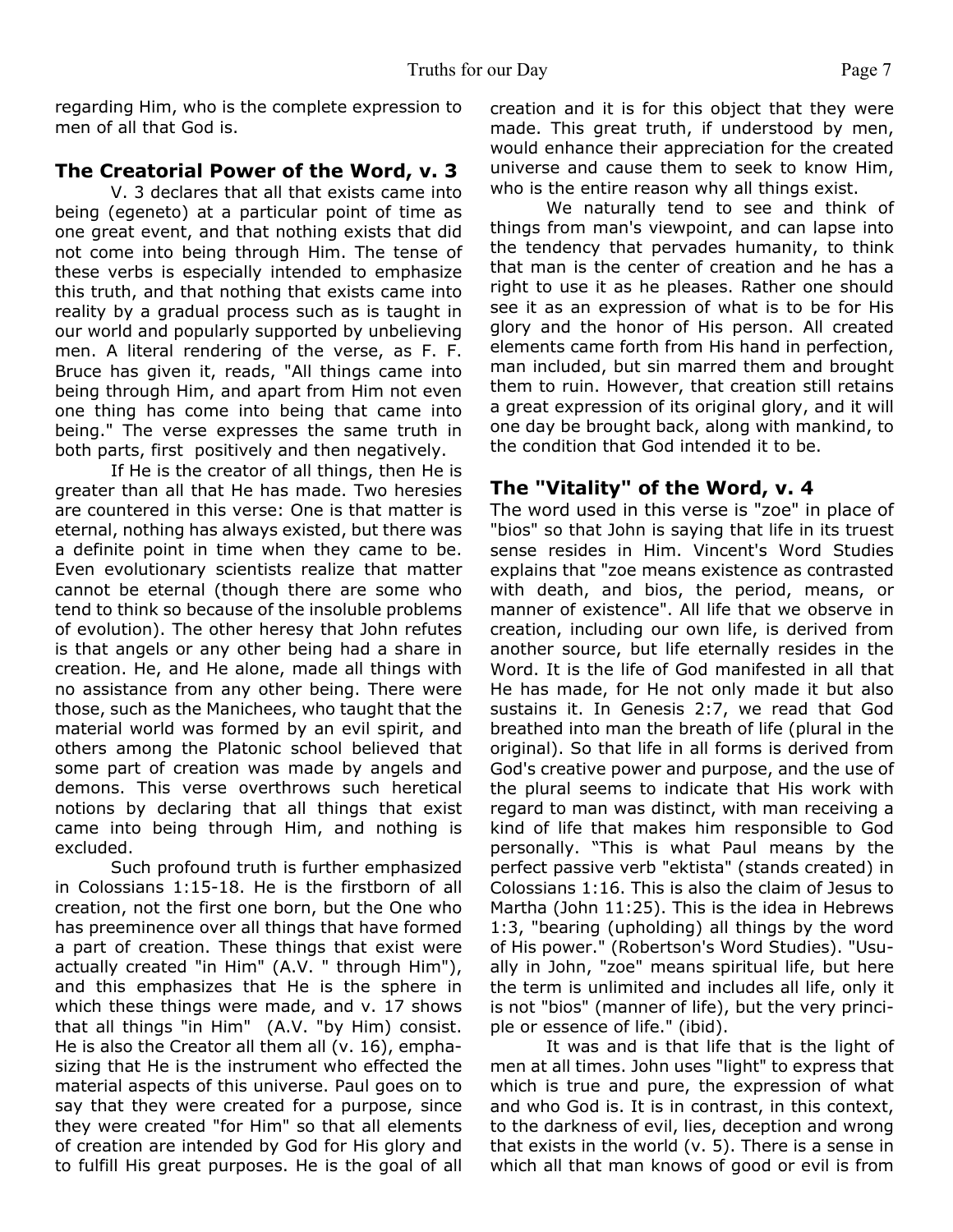God, and He has revealed Himself and His truth imparted through creation by the things that are made (Romans 1:20). John's use of the present tense indicates that this life has always been the light of men. "The heavens declare the glory of God and the firmament showeth His handiwork" (Psalm 19:1). Arrowsmith, as quoted in Ryle's Expository Thoughts on the Gospels, says that "Christ hath shined in all ages in the works of creation and providence. He left not Himself without witness. Every creature is a kind of professor that readeth man a lecture concerning God, of His wisdom, and power, and goodness."

 His coming into the world personally expressed the truth of God in a man in a manner far different and more clearly expressed than creation ever could. "The light in which men are to walk is not merely that of creation, wonderful as that is, but in that which has been displayed in the actions and words of the Word" (F. B. Hole Commentaries). If creation has shed light on mankind, the the Old Testament prophets added further, how much more in the end of these days, when God has spoken to us "in Son" (Hebrews 1:1-2)? John emphasizes the light of truth that had come into the world through the incarnation, but the Pharisees and scribes rejected that light, and it became darkness (John 9:39-41, 12:35). John enlarges on this initial thought in 1:9, in emphasizing that He was the true light that lighteth every man through His coming into the world.

 Verse 5 emphasizes the continuing conflict between light and dark in their spiritual conflict. We notice again that John uses the present tense ("shineth") and this may possibly suggest a truth that is revealed from the beginning of sin in this world. However, it is interesting that with reference to darkness, it is in a tense that seems to indicate that the darkness never has comprehended it at any time. There has been an ongoing battle between the truth that God has revealed and the prevalent darkness that opposes it. The light continues to shine in the sphere of darkness, so that it has entered as a gracious act of God to dispel the total darkness that would control this entire sphere. God has never left Himself without testimony, as Paul declares in Acts 14:17.The background of the shining light may reside in the creation of God and the things that He has made, but John is clearly moving forward in the context to the clarity of light that entered when the Word was made (became) flesh in v. 14. If the darkness or evil and unbelief and error was opposed to all revelation of God in the light, how much more was that opposition manifested when He became flesh.

 The darkness not comprehending it could be seen as its incapacity to understand it, or its desire to overcome it. Isaiah 9:2 says, "The people that walked in darkness have seen a great light", and this is similar to the expression in Luke 1:78-79 with reference to the coming of Christ. There are different opinions of those who comment on the expression, and all have a degree of truth in them. Considering v. 10, one could conclude that seeing this expression as indicative of the inability of the darkness to recognize and receive the light appears to be more in the context. Even when the clear light of truth that was expressed in the incarnation of the Word appeared to men, they failed to receive Him. Without the divine illumination of the Holy Spirit through the Word, man is incapable of understanding and properly evaluating the truth of

*"The former treatise have I made, O Theophilus, of all that Jesus began both to do and teach, Until the day in which he was taken up, after that he through the Holy Ghost had given commandments unto the apostles whom he had chosen." (Acts 1:1-2)*

*Grace in the Son of Man going out in its address to all of Adam's fallen race and beyond Jewish limits being one grand feature of Luke's Gospel, makes it peculiarly attractive.*

 *The Savior is presented to us in Luke in His character as Son of Man, displaying the power of Jehovah in grace in the midst of man. At first, doubtless, we find Him in relationship with Israel, to whom He had been promised; but afterwards moral principles are brought out which apply to man as such, wherever he might be. And indeed, what characterizes Luke's account of our Lord and gives special interest to His Gospel, is that it presents to us Christ Himself, and not His official glory as in Matthew, nor His mission of service as in Mark, nor the peculiar revelation of His divine nature as in John. It is Himself, such as He was, a Man upon the earth, moving among men day by day, and who nevertheless was "God over all, blessed forever, Amen"*

*(Romans 9:5).*

 *JND*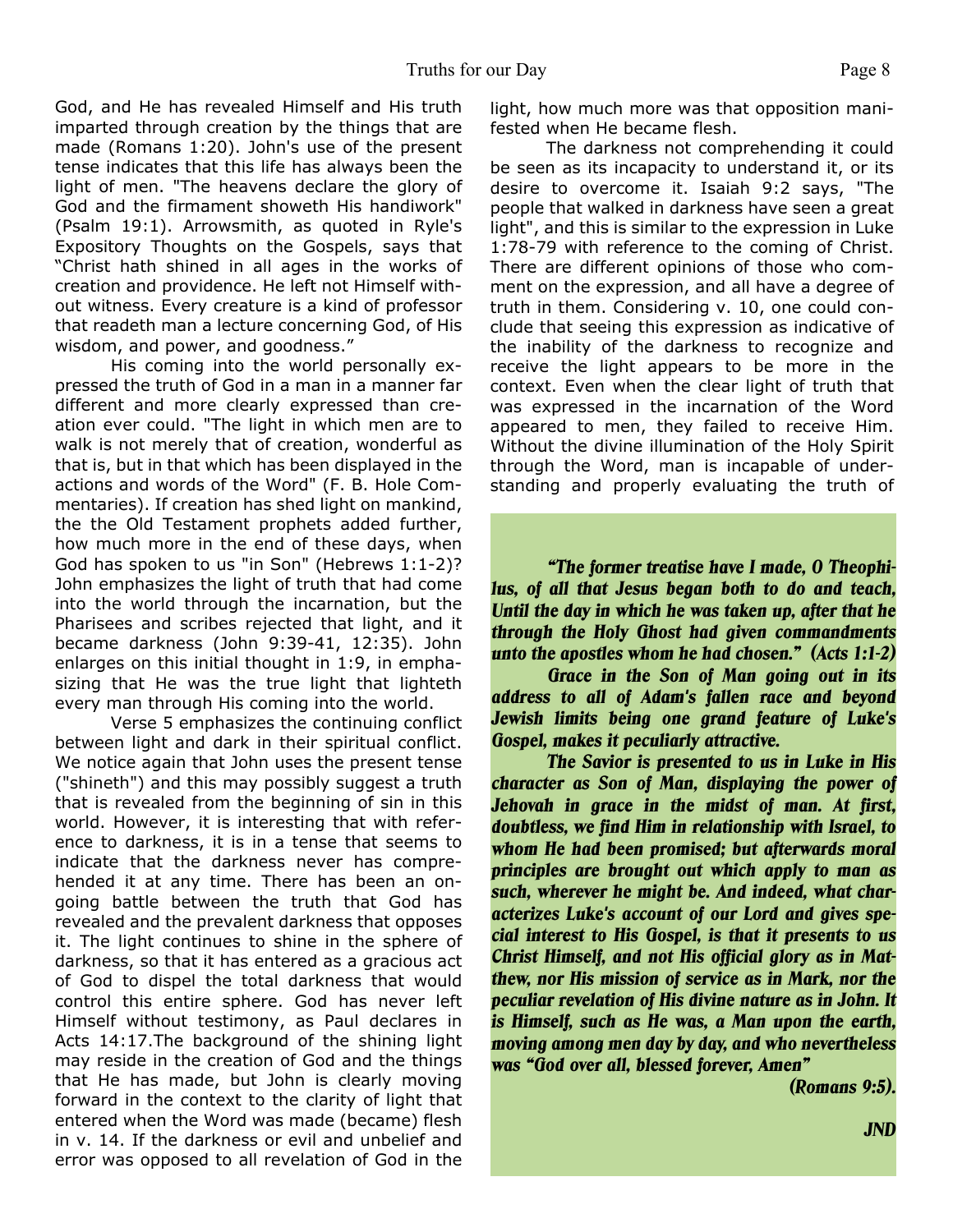God. True it is, also, that the revelation of divine light in Christ only increased their opposition and rejection of it, and that rejection of divine truth is continuing to express itself in our day, and we anticipate its ultimate repudiation of it in the future.

 One thing is clear; in the battle between light and darkness, the light always prevails. If there were a place that were totally dark and obscure, only a little light is sufficient to dispel the dark, at least partially. A very little light overcomes a great deal of darkness. The light also makes the reality of the darkness more evident. The Lord says in John So, as we see in this present age, darkness may seem to prevail, but how much more dark would it be had it not been for the light of God's revealed truth penetrated that sphere?

**Neither the judgment seat of Christ or the judgment of the great white throne is to determine the eternal destiny; all at the first are in heaven, all the others are going to be in the lake of fire. One determines reward, and the other determines degree of punishment.** W. Gustafson

# **Moral Glory of the Lord Jesus Christ**

*J. G. Bellett*

The life of the Lord Jesus was the bright shining<br>of a candle. It was such a lamp in the house of he life of the Lord Jesus was the bright shining God as needed no tongs or snuff-dishes. It was ordered before the Lord continually, burning as from pure, beaten oil. It was making manifest all that was around, exposing and reproving; but it ever held its own place uncondemned.

 Whether challenged by disciples or adversaries, as the Lord was again and again, there is never an excusing of Himself. On one occasion, disciples complain, "Master, carest thou not that we perish?" but He does not think of vindicating the sleep out of which this challenge awakes Him.

On another occasion they object to Him, " The multitude throng Thee and press Thee, and sayest Thou, 'Who touched Me?' But He does not need this inquiry, but acts upon the satisfaction of it. At another time, Martha says to Him, "Lord, if Thou hadst been here, my brother had not died;" but He does not excuse His not having been there, nor His delaying for two days in the place where He was; but instructs Martha *in the wondrous character which His delay had given to that hour.*

 What a glorious vindication of His delay that was! And thus it was on every like occasion,- - whether challenged or rebuked, there is never a recalling of a word, not the retracing of a step. Every tongue that rises in judgment against Him He condemns. The mother rebukes Him in Luke 2; but instead of making good her charges, she has to listen to Him convicting the darkness and error of her thoughts. Peter takes upon him to admonish Him: "This be far from Thee, Lord: this shall not be unto Thee;" but Peter has to learn that it was Satan himself in Peter that prompted the admonition. The officer in the palace of the high priest goes still further -- correcting and smiting Him on the cheek; but he is convicted of breaking the rules of judgment in the very face and place of judgment.

 All this tells us of the way of the perfect Master. Appearances might have been against Him at times. Why did He sleep in the boat when winds and waves were raging? Why did He loiter on the road when Jairus' daughter was dying? Or why did He tarry where He was when His friend Lazarus was sick in the distant village of Bethany? But all this is but appearance, and that for a moment. We have heard of these ways of Jesus- -this sleep, this loitering, and this tarrying, -- but we also see the end of Jesus, that all is perfect. Appearances were against the God of Job in patriarchal days. Messenger after messenger seemed too much, unrelenting and inexorable; but the God of Job had not to excuse Himself, nor has the Jesus of the evangelists.

 Therefore, when we look at the Lord Jesus as the lamp of the sanctuary, the light in the house of God, we find at once that the tongs and snuff-dishes cannot be used. They are discovered to have no counterpart in Him; consequently, they who undertook to challenge or rebuke Him when He was here had to go back rebuked and put to shame themselves. They were using the tongs or snuffers with a lamp which did not need them, and they only betrayed their folly; and the